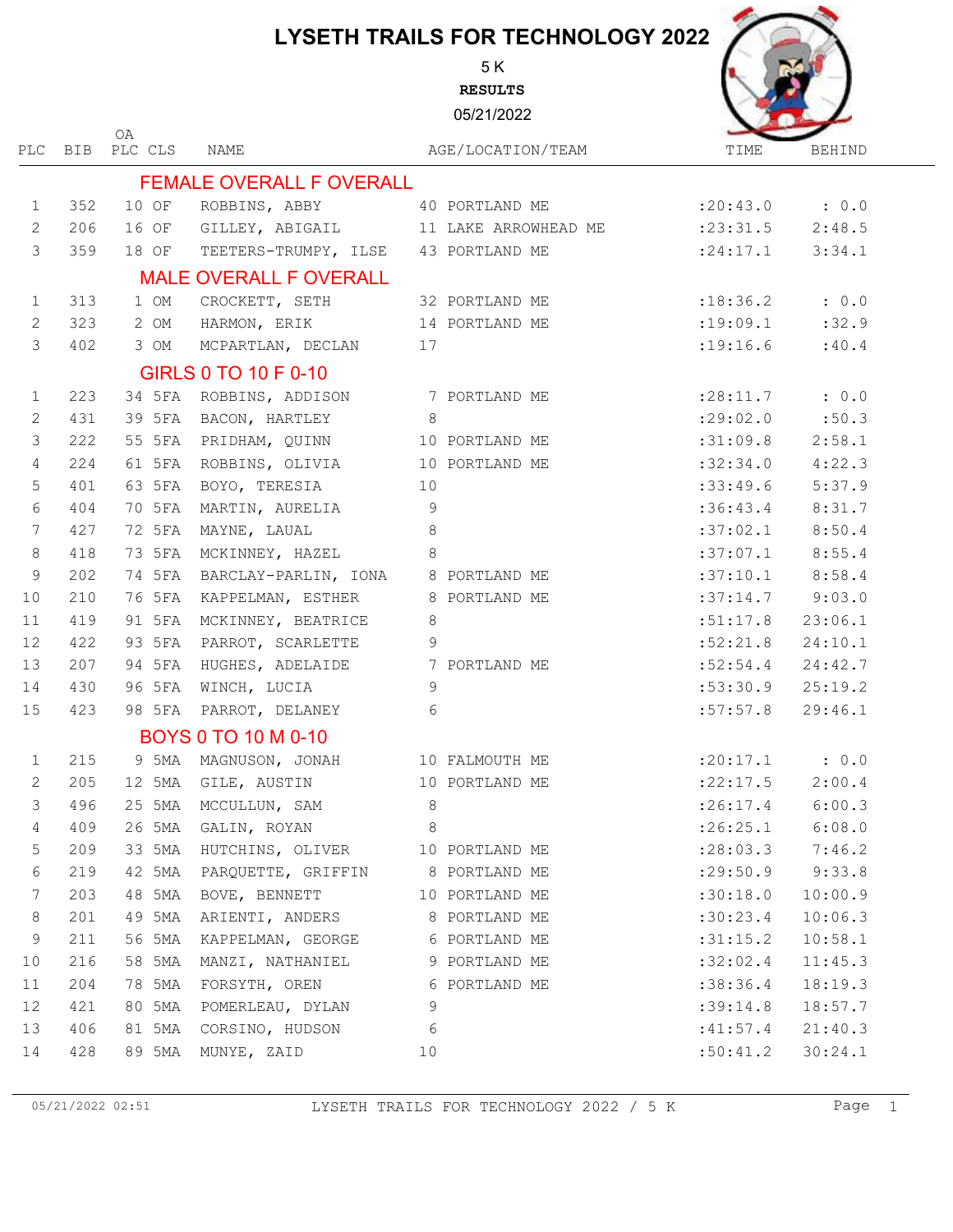5 K **RESULTS**

05/21/2022



| PLC             | BIB | PLC CLS | NAME                                        | AGE/LOCATION/TEAM                    | TIME                 | <b>BEHIND</b> |
|-----------------|-----|---------|---------------------------------------------|--------------------------------------|----------------------|---------------|
|                 |     |         | <b>BOYS 0 TO 10 M 0-10</b>                  |                                      |                      |               |
| 15              | 498 |         | 103 5MA INGANI, WINSLOW                     | 8                                    | 1:03:46.8            | 43:29.7       |
|                 |     |         | GIRLS 11 TO 14 F 11-14                      |                                      |                      |               |
| 1               | 226 | 41 5FB  | WINCH, AUDREY                               | 12 PORTLAND ME                       | : 29: 45.5           | : 0.0         |
| 2               | 220 | 43 5FB  | PARQUETTE, MACKENZIE                        | 11 PORTLAND ME                       | : 29:52.4            | : 6.9         |
|                 |     |         | BOYS 11 TO 14 M 11-14                       |                                      |                      |               |
| $\mathbf 1$     | 324 | 8 5MB   | HARMON, JACOB                               | 14 PORTLAND ME                       | : 20:16.7            | : 0.0         |
| 2               | 208 | 21 5MB  | HUGHES, REID                                | 12 PORTLAND ME                       | : 24:31.7            | 4:15.0        |
| $\mathcal{S}$   | 425 | 24 5MB  | MUNYE, ABDULKADIR                           | 13                                   | : 24:47.8            | 4:31.1        |
| $\overline{4}$  | 426 | 46 5MB  | MUNYE, ILYAS                                | 12                                   | :30:02.7             | 9:46.0        |
| 5               | 411 | 51 5MB  | ANDERSON, HENRY                             | 11                                   | :30:33.4             | 10:16.7       |
| $\sqrt{6}$      | 229 | 65 5MB  | BIB, 229                                    | 14                                   | :33:56.5             | 13:39.8       |
| 7               | 212 | 102 5MB | KIRTANI, ARI                                | 11 PORTLAND ME                       | 1:03:15.5            | 42:58.8       |
|                 |     |         | MALE 20 TO 29 M 20-29                       |                                      |                      |               |
| $\mathbf{1}$    | 360 | 19 5M2  | THOMAS, SEAN                                | 29 YARMOUTH ME                       | : 24:18.6            | : 0.0         |
|                 |     |         | FEMALE 30 TO 39 F 30-39                     |                                      |                      |               |
| 1               | 412 | 30 5F3  | RAYMOND, TEGAN                              | 35                                   | : 27: 31.5           | : 0.0         |
| 2               | 335 | 36 5F3  | MARTENSEN, RUTH                             | 39 PORTLAND ME                       | : 28:56.3            | 1:24.8        |
| $\mathcal{S}$   | 400 | 38 5F3  | EUDSON, LAURA                               | 33                                   | : 28:59.8            | 1:28.3        |
| $\overline{4}$  | 349 | 57 5F3  | PRIDHAM, KIRA 38 PORTLAND ME                |                                      | :31:18.2             | 3:46.7        |
| 5               | 315 | 79 5F3  | FORSYTH, ERICA 33 PORTLAND ME               |                                      | :38:37.8             | 11:06.3       |
| $6\phantom{.}6$ | 415 | 86 5F3  | HARMON, KRISTIN                             | 33                                   | :44:04.3             | 16:32.8       |
| $7\phantom{.0}$ | 417 | 92 5F3  | MCKINNEY, RACHEL                            | 34                                   | :51:19.2             | 23:47.7       |
| 8               | 424 | 100 5F3 | PARROT, JESSICA                             | 37                                   | :58:38.5             | 31:07.0       |
|                 |     |         | MALE 30 TO 39 M 30-39                       |                                      |                      |               |
| $\mathbf{1}$    | 366 | 7 5M3   | WILLIAMS, CHRIS                             | 36 PORTLAND ME                       | : 19: 55.2           | : 0.0         |
| 2               | 308 | 11 5M3  | CATHCART, CHRIS                             | 33 PORTLAND ME                       | : 21: 54.4           | 1:59.2        |
| $\mathcal{S}$   | 414 | 15 5M3  | RAYMARK, JOHN DAVID                         | 38                                   | $: 23:08.4$ 3:13.2   |               |
| $\overline{4}$  | 325 |         | 23 5M3 HUGHES, CHRIS                        | 39 PORTLAND ME                       | : 24:47.7            | 4:52.5        |
| 5               | 322 |         | 28 5M3 HARMON, CHRIS                        | 38 PORTLAND ME                       | $: 26:36.0$ $6:40.8$ |               |
| 6               | 346 |         | 44 5M3 PARQUETTE, ANDREW 39 PORTLAND ME     |                                      | $: 29:54.5$ 9:59.3   |               |
| $7\phantom{.0}$ | 416 |         | 59 5M3 AIKEN, JOHN 32                       |                                      | :32:12.7             | 12:17.5       |
| $8\phantom{1}$  | 341 | 66 5M3  | NOBLESMITH, GABE 32 PORTLAND ME             |                                      | :34:39.0             | 14:43.8       |
| 9               | 403 | 71 5M3  | MARTIN, ANTHONY 39                          |                                      | :36:44.6             | 16:49.4       |
| 10              | 420 |         | 88 5M3 KIRTANI, ASHER                       | 35                                   | :50:27.1             | 30:31.9       |
|                 |     |         | FEMALE 40 TO 49 F 40-49                     |                                      |                      |               |
| $\mathbf{1}$    | 355 |         |                                             | 36 5F4 SANDS, LINDSEY 46 PORTLAND ME | $: 28:56.3$ : 0.0    |               |
| 2               | 338 |         | 45 5F4 MEJIA, CLAUDIA 46 CUMBERLAND ME      |                                      | $: 29:59.7$ 1:03.4   |               |
| 3               | 333 |         | 52 5F4 LADERO-SANCHEZ, MARIA 47 PORTLAND ME |                                      | :30:38.3             | 1:42.0        |

OA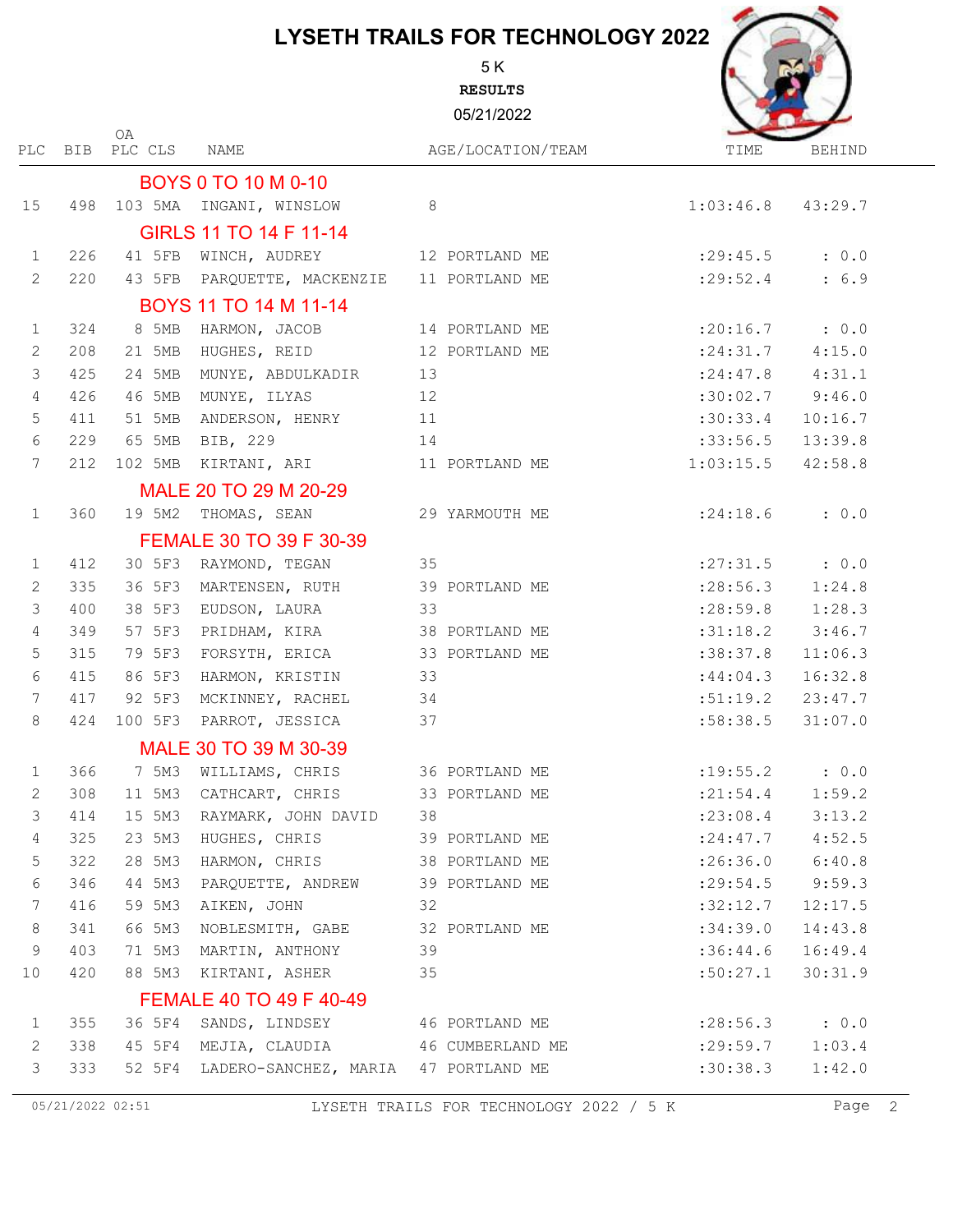5 K **RESULTS**

05/21/2022

NAME

PLC BIB PLC CLS OA



|                 |     |         | FEMALE 40 TO 49 F 40-49                                 |    |                  |                       |         |
|-----------------|-----|---------|---------------------------------------------------------|----|------------------|-----------------------|---------|
| $\overline{4}$  | 410 | 53 5F4  | ANDERSON, THERESA 45                                    |    |                  | :30:44.9              | 1:48.6  |
| 5               | 327 | 54 5F4  | HUTCHINS, JENNIFER 40 PORTLAND ME                       |    |                  | :30:53.5              | 1:57.2  |
| $\epsilon$      | 433 | 87 5F4  | BACON, COLLEN                                           | 43 |                  | :49:40.1              | 20:43.8 |
| 7               | 362 | 90 5F4  | TUMWESIGYE, DOREEN 41 PORTLAND ME                       |    |                  | :51:04.0              | 22:07.7 |
| $8\,$           | 326 | 95 5F4  | HUGHES, EMILY 41 PORTLAND ME                            |    |                  | :52:55.7              | 23:59.4 |
| $\mathsf 9$     | 317 | 97 5F4  | GARRETT, JENNIFER 48 PORTLAND ME                        |    |                  | :53:32.8              | 24:36.5 |
| 10              | 337 | 99 5F4  | MARTINEZ, BETTY 47 PORTLAND ME                          |    |                  | :58:36.7              | 29:40.4 |
|                 |     |         | MALE 40 TO 49 M 40-49                                   |    |                  |                       |         |
| 1               | 301 | 4 5M4   | ALBERT, EBEN                                            |    | 42 PORTLAND ME   | : 19: 34.2            | : 0.0   |
| 2               | 353 | 5 5M4   | ROBBINS, TODD 44 PORTLAND ME                            |    |                  | : 19: 37.6            | : 3.4   |
| $\mathcal{S}$   | 330 | 6 5M4   | KARP, JASON                                             |    | 40 PORTLAND ME   | : 19:50.5             | : 16.3  |
| $\overline{4}$  | 310 | 13 5M4  | COLVIN, ANDREW 40 PORTLAND ME                           |    |                  | : 22: 29.1            | 2:54.9  |
| 5               | 370 | 14 5M4  | ZAGER, BOB                                              |    | 42 PORTLAND ME   | : 22: 40.8            | 3:06.6  |
| $\epsilon$      | 354 | 20 5M4  | SABAU, JOSE                                             |    | 43 PORTLAND ME   | : 24:23.9             | 4:49.7  |
| $7\phantom{.0}$ | 408 | 27 5M4  | GALIN, DAVID 42                                         |    |                  | : 26:26.4             | 6:52.2  |
| $8\,$           | 319 | 32 5M4  | GILE, SAM                                               |    | 46 PORTLAND ME   | : 27: 45.9            | 8:11.7  |
| $\overline{9}$  | 350 | 35 5M4  | PULIDO CORTIJO, ANGEL 47 PORTLAND ME<br>JESUS           |    |                  | : 28:17.7             | 8:43.5  |
| 10              | 432 | 40 5M4  | BACON, NATE                                             | 43 |                  | $: 29:10.7$ 9:36.5    |         |
| 11              | 345 | 75 5M4  | PARLIN, IAN 46 PORTLAND ME                              |    |                  | $:37:12.4$ 17:38.2    |         |
| 12              | 347 | 101 5M4 | PAZOS, JAVIER 45 PORTLAND ME                            |    |                  | :59:17.6              | 39:43.4 |
| 13              | 500 | 104 5M4 | BIB, 500                                                | 40 |                  | $10:43:02.7$ ***:**.* |         |
|                 |     |         | FEMALE 50 TO 59 F 50-59                                 |    |                  |                       |         |
| $\mathbf{1}$    | 314 | 50 5F5  | ENGLUND, ANNA LOUISE 51 PORTLAND ME                     |    |                  | $:30:24.7$ : 0.0      |         |
| 2               | 356 | 69 5F5  | SANTOS, SAMANTHA 58 PORTLAND ME                         |    |                  | $:36:40.7$ $6:16.0$   |         |
| $\mathcal{S}$   | 363 | 82 5F5  | VARES, STEPHANIE 52 FREEPORT ME                         |    |                  | :42:16.1              | 11:51.4 |
|                 |     |         | MALE 50 TO 59 M 50-59                                   |    |                  |                       |         |
| 1               | 365 | 17 5M5  | WESTBROOK, STEPHEN 59 LAKE ARROWHEAD ME : 23:31.6 : 0.0 |    |                  |                       |         |
| $\mathbf{2}$    | 318 | 29 5M5  | GIBBONS, MARC 58 OLD ORCHARD BEACH                      |    |                  | $:26:37.5$ 3:05.9     |         |
| 3               | 340 |         | 31 5M5 MORAN, JOHN                                      |    | 51 CUMBERLAND ME | : 27: 40.6            | 4:09.0  |
|                 |     |         | FEMALE 60 TO 69 F 60-69                                 |    |                  |                       |         |
| $\mathbf{1}$    | 320 | 47 5F6  | GROSS, KAREN                                            |    | 65 AUGUSTA ME    | :30:12.9              | : 0.0   |
| 2               | 407 | 60 5F6  | CATHART, WENDY 64                                       |    |                  | :32:21.8              | 2:08.9  |
| $\mathfrak{Z}$  | 369 | 64 5F6  | WOODS, CHRIS 61 PORTLAND ME                             |    |                  | :33:53.1              | 3:40.2  |
| $\overline{4}$  | 304 | 67 5F6  | BALL, DEENA 60 FALMOUTH ME                              |    |                  | :34:46.9              | 4:34.0  |
| $\mathsf S$     | 413 | 68 5F6  | BRYNNE, JEANNE 67                                       |    |                  | :36:36.5              | 6:23.6  |
| $\epsilon$      | 336 | 77 5F6  | MARTIN, DIANA 63 BUXTON ME                              |    |                  | :37:32.2              | 7:19.3  |
| 7               | 311 | 83 5F6  | COOPER, KATHY 64 PORTLAND ME                            |    |                  | :42:18.7              | 12:05.8 |
|                 |     |         |                                                         |    |                  |                       |         |